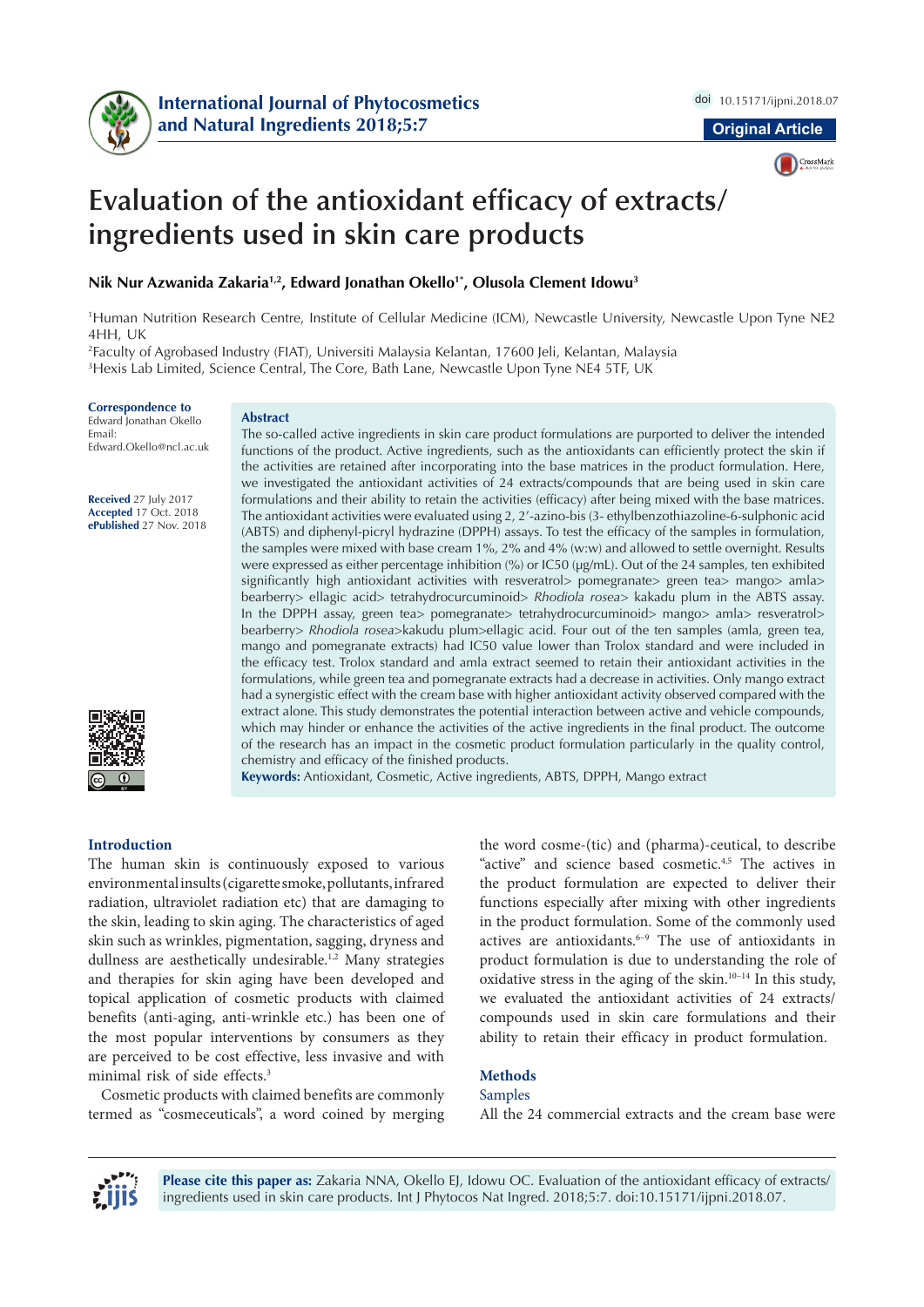supplied by Hexis Lab Limited, UK.

## Sample Preparation

Samples were dissolved in either water or ethanol at 4000 µg/mL. The samples dissolved in water were willow bark extract, green tea extract with EGCG, fucoidan, pomegranate extract, pullulan botanical extract, amla extract, *Rhodiola rosea* extract, mango extract and galangal extract. The samples dissolved in ethanol were bearberry extract, kakadu plum extract, tetrahydrocurcuminoid, sea buckthorn oil, resveratrol, *Moringa oleifera* extract, *Centella asiatica* whole extract and *Centella asiatica* with 2 % asiaticoside. The samples dissolved in ethanol were bearberry extract, kakadu plum extract, tetrahydrocurcuminoid, sea buckthorn oil, resveratrol, *Moringa oleifera* extract, *Centella asiatica* whole extract, *Centella asiatica* with 2 % asiaticoside, oleuropein 40%, nobiletin, aloe extract and L-carnosine.

## Antioxidant Assays

A working solution of 1000 µg/mL diluted from the stock was used in the screening assay. The antioxidant assays were followed from previous methods with some modifications as described below.15

## 2, 2'-azino-bis (3-ethylbenzothiazoline-6-sulphonic acid (ABTS) Assay

ABTS radical was pre-formed from the overnight 1:1 chemical reaction of 15 mM ABTS and 5 mM potassium persulfate. The ABTS stock was diluted 1:50 with 5 mM PBS, pH 7.4 to obtain 50 mL ABTS working solution. In the assay, either Trolox standard solutions (10  $\mu$ L), plant samples (10 µL) or 70% ethanol (10 µL) for controls were thoroughly mixed with ABTS working solution (290 µL) in assay wells. The microplate was subsequently incubated in the dark at 37°C for 6 minutes. All experiments were performed in triplicate. The absorbance was determined using a microplate reader, SpectraMax Plus<sup>384</sup>, Molecular Device Corporation, at 734 nm. Background absorbance was corrected by subtracting the absorbance value of blank (water/ 70% ethanol).

# Diphenyl-Picryl Hydrazine (DPPH) Assay

DPPH was diluted in 100% methanol at 0.24 mg/mL and allowed to settle overnight at 4°C. The stock was diluted at 1:5 with 50% methanol to obtain the DPPH working solution.15 µL each of Trolox standards, plant samples and solvents (water or 70% ethanol) as control wells were mixed with 285 µL of DPPH working solution in the assay wells. The 96 wells plate was incubated in the dark at 30 °C for 30 minutes. After incubation, the microplate was read at the wavelength of 517 nm using a microplate reader SpectraMax Plus<sup>384</sup> (Molecular Device Corporation). Background absorbance was corrected by subtracting the absorbance value of blank (water/ 70% ethanol).

The ABTS and DPPH percentage inhibition were

#### calculated as:

Percentage inhibition  $(\%) = (1-(S/C)) \times 100;$ 

S=corrected absorbance value for sample and C=corrected absorbance value for control

# IC<sub>50</sub> Determination

Samples with high antioxidant activities were prepared at lower concentrations to evaluate  $IC_{50}$  value. The  $IC_{50}$  value was determined from the best fitted line for each sample  $(R^2 \approx 1.00)$ .

# Efficacy Test

Four of the 24 tested samples were selected for the efficacy test. The selection was based on the samples with  $IC_{50}$ lower than Trolox standard in both assays to ensure the antioxidant activities exhibited were independent of the free radicals introduced. The selected actives were mixed with the base cream at 1%, 2% and 4% active: cream (w:w). The mixtures were allowed to settle overnight at 4°C. ABTS and DPHH assays were performed as described above. The cream base supplied consisted of mixtures of aqua, *Helianthus annuus* oil, cetyl alcohol, glycerin, *Cocos nucifera* oil, PEG-100 stearate, cetearyl alcohol, *Prunus amygdalus* oil, *Simmondsia chinensis*, *Theobroma cacao* butter, *Chondrus crispus*, benzyl alcohol, phenoxyethanol, potassium sorbate and tocopherol. The final concentration of the active at 1, 2 and 4% formulation in the ABTS assay were 1.3 µg/mL, 2.6 µg/mL and 5.2 µg/mL. The final assay concentration of the active at similar percentage formulations in the DPPH assay were  $2 \mu g/mL$ ,  $4 \mu g/mL$ and 8 µg/mL. For comparison, sample alone at similar concentration for each formulation was investigated.

# Statistical Analysis

ANOVA was used to compare the mean differences between samples and *P*<0.05 was considered as significant.

# **Results**

#### Screening

Significantly high antioxidant activities were observed with the following extracts/ compounds; amla extract, bearberry extract, ellagic acid, green tea with 90% EGCG, kakadu plum extract, mango extract, pomegranate extract, resveratrol, *Rhodiola rosea* extract, tetrahydrocurcuminoid and oleuropein 40%), whereas low to intermediate antioxidant activities were observed for: *Centella asiatica* whole extract, *Centella asiatica* with 2% asiaticoside and *Moringa oleifera* leaf extract' and low to no activity for fucoidan, nobiletin, galangal extract, kojic acid dipalmitate, niacinamide, pullulan, sea buckthorn oil, aloe extract, L-carnosine and willow bark extract (Table 1).

# Comparison of  $IC_{50}$  (ABTS and DPPH Assay)

Ten samples with 80-90 % radical's inhibitions for both assays (amla extract, bearberry extract, ellagic acid, green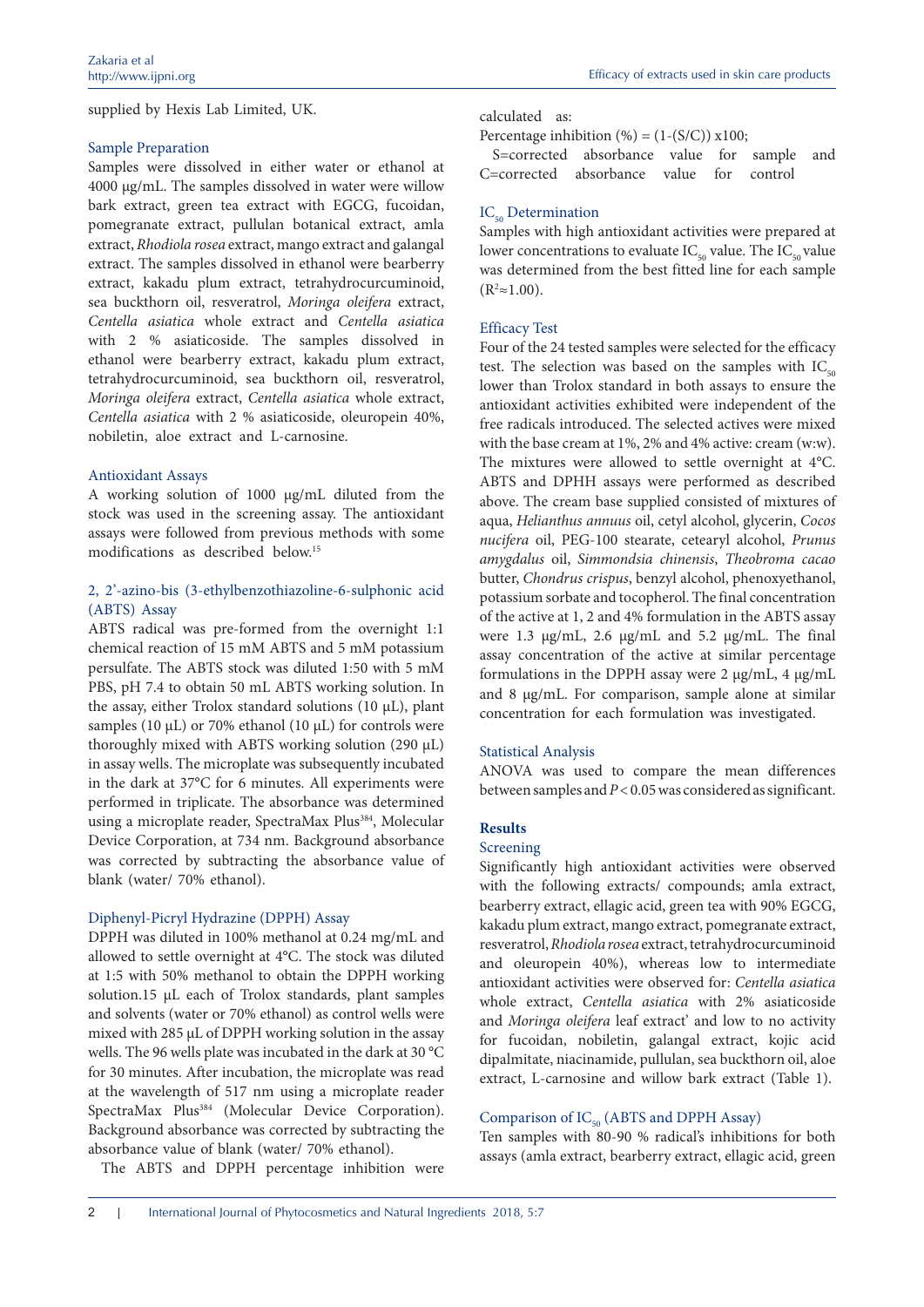| <b>Table 1.</b> Antioxidant Activities of Actives |
|---------------------------------------------------|
|---------------------------------------------------|

| <b>Samples</b>                                | <b>ABTS Percentage</b><br>Inhibition $(\%)$ | <b>DPPH Percentage</b><br>Inhibition $(\%)$ |  |
|-----------------------------------------------|---------------------------------------------|---------------------------------------------|--|
| <b>High Activity</b>                          |                                             |                                             |  |
| 1. Amla extract                               | $99.1 \pm 0.07$                             | $93.9 \pm 0.20$                             |  |
| 2. Bearberry extract                          | $99.6 \pm 1.30$                             | $91.2 \pm 0.35$                             |  |
| 3. Ellagic acid                               | $98.6 \pm 0.08$                             | $91.0 \pm 0.34$                             |  |
| 4. Green tea with 90% EGCG                    | $99.6 \pm 0.03$                             | $93.2 \pm 0.40$                             |  |
| 5. Kakadu plum extract                        | $95.7 \pm 4.50$                             | $90.6 \pm 1.80$                             |  |
| 6. Mango extract                              | $98.1 \pm 1.16$                             | $88.9 \pm 0.21$                             |  |
| 7. Pomegranate extract                        | $99.1 \pm 0.07$                             | $93.3 \pm 0.08$                             |  |
| 8. Resveratrol                                | $98.5 \pm 0.76$                             | $90.3 \pm 0.87$                             |  |
| 9. Rhodiola rosea extract                     | $86.9 \pm 1.48$                             | $89.4 \pm 0.15$                             |  |
| 10. Tetrahydrocurcuminoid                     | $98.7 \pm 0.44$                             | $90.8 \pm 1.14$                             |  |
| 11. Oleuropein 40%                            | $99.1 \pm 0.04$                             | $53.4 \pm 1.67$                             |  |
| <b>Low-Intermediate Activity</b>              |                                             |                                             |  |
| 12. Centella asiatica whole<br>extract        | $12.0 \pm 0.91$                             | $10.5 \pm 0.20$                             |  |
| 13. Centella asiatica with 2%<br>asiaticoside | $14.5 \pm 0.87$                             | $5.72 \pm 1.02$                             |  |
| 14. Moringa oleifera leaf extract             | $43.3 \pm 3.22$                             | $17.2 \pm 4.30$                             |  |
| Low to no Activity                            |                                             |                                             |  |
| 15. Fucoidan (brown seaweed)                  | $10.2 \pm 2.37$                             | $-5.00 \pm 1.10$                            |  |
| 16. Nobiletin                                 | $9.76 \pm 0.41$                             | $-4.22 \pm 0.94$                            |  |
| 17. Galangal extract                          | $2.36 \pm 4.71$                             | $7.12 \pm 4.85$                             |  |
| 18. Kojic acid dipalmitate                    | $0.37 \pm 1.91$                             | $-2.00 \pm 1.27$                            |  |
| 19. Niacinamide                               | $-1.61 \pm 1.06$                            | $-2.77 \pm 5.28$                            |  |
| 20. Pullulan                                  | $2.51 \pm 2.33$                             | $-4.37 \pm 2.17$                            |  |
| 21. Sea buckthorn oil                         | $4.43 \pm 8.36$                             | $-14.88 \pm 2.61$                           |  |
| 22. Aloe extract                              | $2.82 \pm 2.59$                             | $0.91 \pm 2.64$                             |  |
| 23. L-carnosine                               | $4.95 \pm 0.9$                              | $-2.94 \pm 7.36$                            |  |
| 24. Willow bark extract                       | $1.35 \pm 1.17$                             | $-6.90 \pm 4.90$                            |  |

The samples were grouped into high, low-intermediate and low to no activities. The samples were tested at 1000 µg/ mL with final concentrations of 3.3 and 2.0 µg/mL for ABTS and DPPH assay respectively. High = 80%- 90% inhibition, low-intermediate = 10-50 % and low-no activity = below 10%. Data are mean  $\pm$  SD (n = 4).

tea with 90% EGCG, kakadu plum extract, mango extract, pomegranate extract, resveratrol, *Rhodiola rosea* extract and tetrahydrocurcuminoid) were evaluated for potency. In Figure 1, samples labelled 1, 2, 3, and 4 (amla extract, green tea extract, mango extract and pomegranate extract) had higher potency, observed from lower  $IC_{50}$  than Trolox standard in both assays. The four samples were further evaluated for efficacy in cream matrices.

Efficacy Test (1%, 2% and 4% Active: Cream Formulation) *1% Formulation.* Figure 2 shows significant increase in antioxidant activities for mango extract mixed with cream in both assays. However, green tea and pomegranate extract in cream had a decrease in activities in both



Figure 1: Comparison of IC<sub>50</sub> Values of Selected Samples. Samples labelled 1, 2, 3 and 4 had lower  $IC_{50}$  than Trolox standard in both assays and were further evaluated for efficacy.

assays. Trolox and amla extract were either retained or had increase in antioxidant activities in the formulation.

*2% Formulation.* In a 2% formulation (Figure 3), Trolox standard retained its activity, but green tea had lower activity when mixed with cream in both assays. Amla, mango and pomegranate extract retained their activities in only one assay. Mango extract had significantly higher antioxidant activity when in cream, while amla and pomegranate had lower antioxidant activities when in cream.

*4 % Formulation.* In a higher percentage formulation, mango extract consistently had higher antioxidant activities in both assays (Figure 4), while Trolox and amla extracts retain their activities. Green tea with 90% EGCG and pomegranate extracts were not included at 4% formulation because the assay's limit was reached for both samples based on their  $IC_{50}$  value (Figure 1).

#### **Discussion**

Common approaches in the cosmetic product development focus on the inclusion of "actives", such as botanical extracts or pure compounds in the product formulation with intended effects to promote healthy skin and/or manage the characteristics of aged skin. Actives, such as antioxidants are believed capable of diminishing the oxidative damages caused by free radicals, potentially by restoring the balance between endogenous antioxidants and the oxidants.7,9,16

In this study, we demonstrated that botanical extracts possessed high antioxidant capacities as pure compounds (resveratrol and tetrahydrocurcuminoid) (Table 1). However, some of the extracts (*Centella asiatica*, *Moringa oleifera*, galangal, willow bark, aloe, fucoidan, sea buckthorn oil) had low or no activity, may be due to the extraction methods used to prepare the samples.<sup>17-20</sup> The other samples may not be active as antioxidants, such as kojic acid dipalmitate and nobiletin which are being used as skin whitening agents, $21,22$  niacinamide as anti-bacterial and anti-inflammatory<sup>23</sup> and pullulan as a natural polymer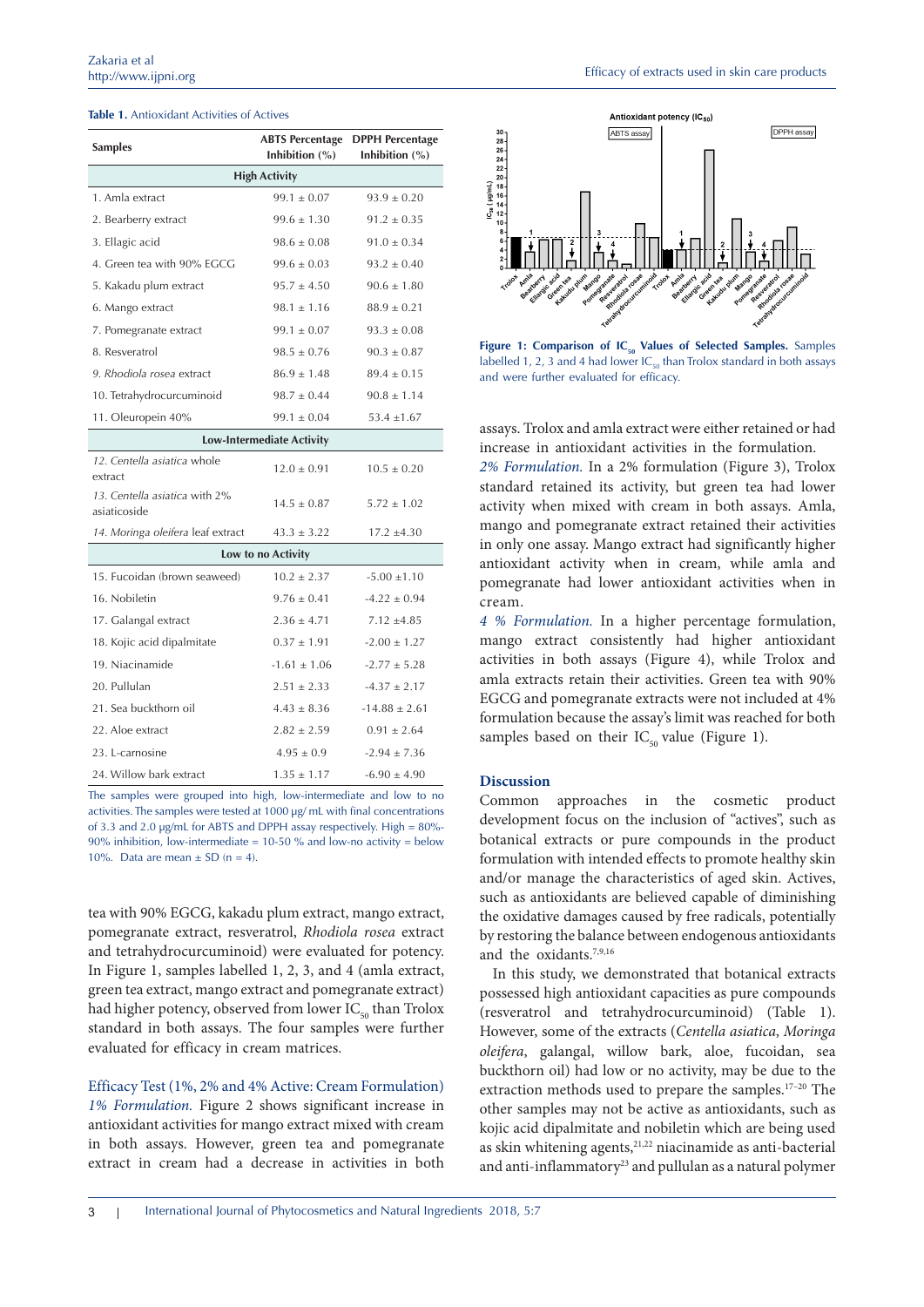

**Figure 2: 1% Formulation**. Comparison of antioxidant activities between sample alone *vs.* sample + cream in ABTS and DPPH assays. Only mango extract + cream showed an increase in activity in both assays compared to extract alone (Arrow). Data are the mean  $\pm$  SD (n=4) with *P* < 0.05 considered as significant.



**Figure 3. 2% Formulation**. Comparison of antioxidant activities between sample alone *vs.* sample + cream in ABTS and DPPH assays. Mango extract + cream has higher antioxidant in the DPPH assay (arrow). Data are the mean  $\pm$  SD (n=4) with p< 0.05 considered as significant.



**Figure 4. 4% Formulation**. Comparison of antioxidant activities between sample alone *vs.* sample + cream in ABTS and DPPH assays. Data are the mean  $\pm$  SD (n=4) with  $P < 0.05$  considered as significant.

to enhance delivery of drugs or cosmetic agents.<sup>24</sup>

Comparison of sample's potency, expressed as  $IC_{50}$ (Figure 1), showed four samples (amla, green tea, mango, pomegranate) to have lower  $IC_{50}$  compared with Trolox in both assays. Of the 4 samples, we demonstrated that the mango extract in the cosmetic formulation exhibited a consistent synergistic interaction with the other ingredients in the cream base. Mango extracts has been shown to have protective effects against skin aging by being able to reduce wrinkle formation and increase collagen bundle.25 With an enhance activity in cream formulation,

the use of mango extract in this formulation will ensure the ability of the product to retain claimed effect. Although, the mechanisms involved is unclear, its active compound (mangiferin, anthocyanin and carotenoids) were postulated to exert synergism.<sup>26,27</sup> Similar synergistic effect, respective to the combinations, was observed in a study investigating synergistic antioxidant effects of fruits, vegetables and legumes extracts.28 However, antagonisms effect may also occur within a formulation. Green tea and pomegranate were observed to have significant reduction at almost all percentage formulation. The